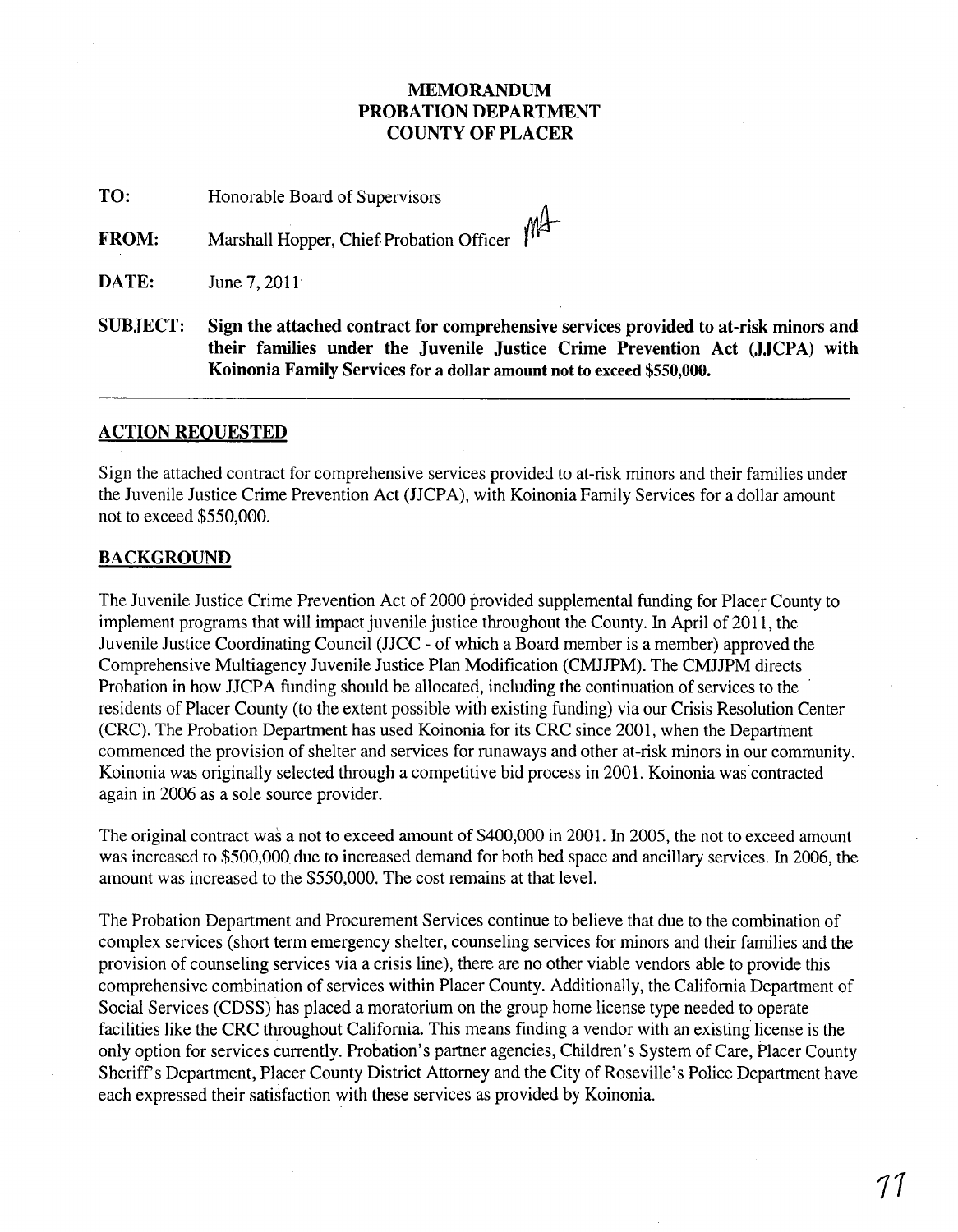The proposed contract is for one year only (July 1,2011 through June 30, 2012) due to the fact that as of July 1,2011, Placer County will no longer receive JJCPA funds. The portion of sales tax that funds this program sunsets in June of 2011. The Probation Department has retained enough JJCPA funds to maintain this facility through November of 2011. Should the State fail to re-fund the JJCPA program, the contract before you today would allow the Probation Department to provide Koinonia with a thirty day notice of our intent to close the facility. Koinonia's representatives have been informed of the status of funding and the possibility that this facility may be closed later this year. Should funding be restored, Probation would, in conjunction with Koinonia, continue operation of the facility.

# **FISCAL IMPACT**

The contract resulting from this recommendation will be in the maximum amount of \$550,000. Your Board's approval of this contract will not impact County General Fund monies. Probation receives revenues from the State through JJCPA that will be used to fund the Crisis Resolution Center, and are included in the Department's proposed FY 2012 budget.

 $\sim 10$ 

 $\mathcal{L}_{\mathcal{F}_1}(\mathcal{H})$ 

 $\sim 10^7$ 

医肝髓鞘 医甲氧化物 Seattle State Com  $39.057 - 31.0$  $\mathcal{L}_{\text{max}}$  and  $\mathcal{L}_{\text{max}}$ 

> **Contract Contract** and the state of the state of  $\mathcal{A}^{\text{max}}_{\text{max}}$  and  $\mathcal{A}^{\text{max}}_{\text{max}}$  $\Delta$  , we have  $\Delta$

Cc: Jim Boggan, Purchasing Manager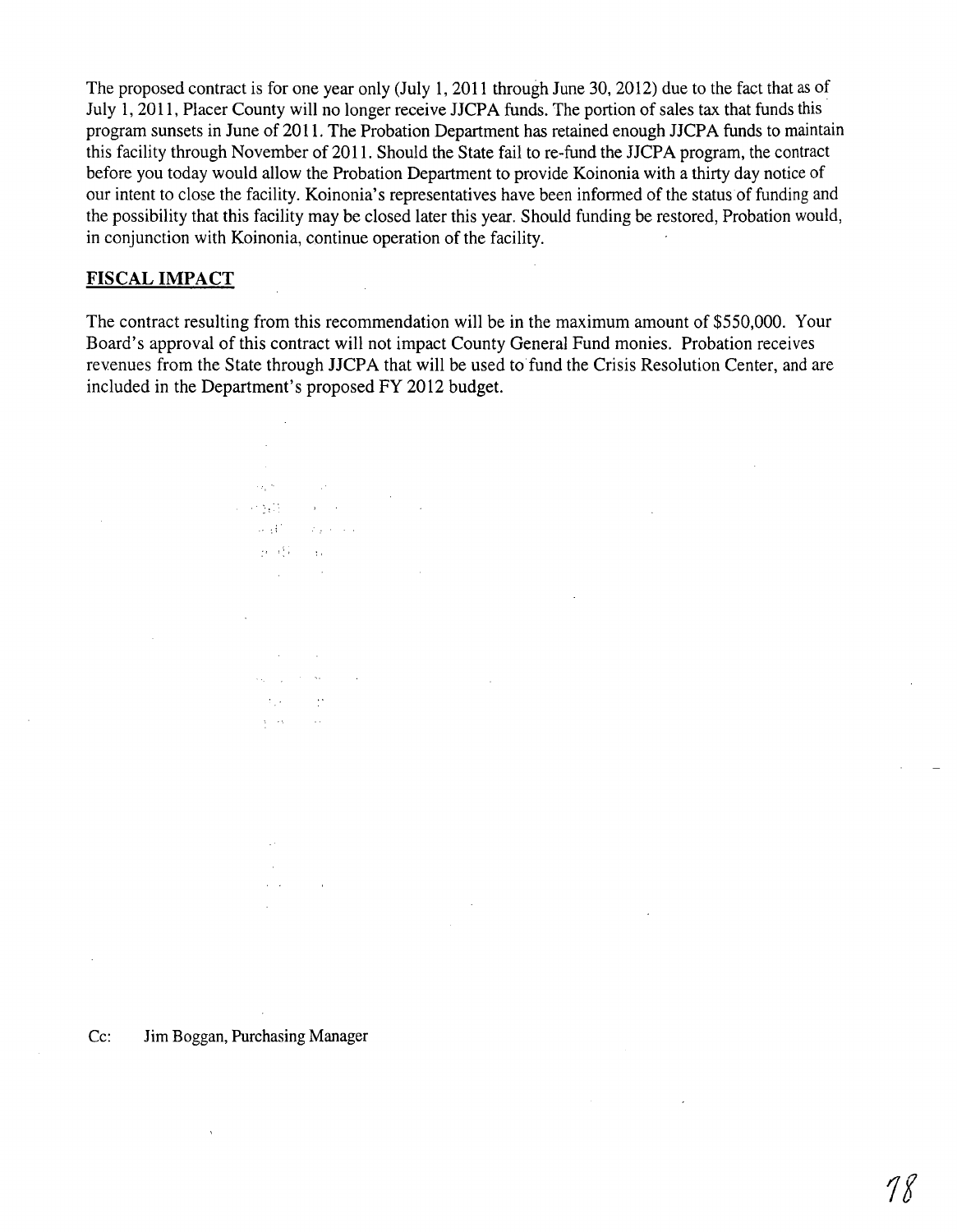Administering Agency: Placer County Probation Department

Contract No.

Contract Description: Crisis Resolution Center 2012

# CONSULTANT SERVICES AGREEMENT

THIS AGREEMENT is made at Auburn, California, as of July 1,2011, by and between the County of Placer, ("County"), and Koinonia Foster Homes, Inc., ("Contractor"), who agree as follows:

" j.---"" :1 :'

- 1. Services. Subject to the terms and conditions set forth in this Agreement, Contractor shall provide the services described in the Scope of Work, attached as Exhibit A. Contractor shall provide said services at the time, place, and in the manner specified in Exhibit A.
- 2. Payment. County shall pay Contractor for services rendered pursuant to this Agreement at the time and in the amount set forth in Exhibit B. The payment specified in Exhibit B shall be the only payment made to Contractor for services rendered pursuant to this Agreement. Contractor shall submit all billings for said services to County in the manner specified in Exhibit B. The amount of the contract shall not exceed five hundred and fifty thousand Dollars (\$550,000.00).
- 3. Facilities, Equipment and Other Materials, and Obligations of County. Unless otherwise specified herein, Contractor shall, at its sole cost and expense, furnish all facilities, equipment, and other materials which may be required for furnishing services pursuant to this Agreement.
- 4. Exhibits. All exhibits referred to herein will be attached hereto and by this reference incorporated herein.
- 5. Time for Performance. Time is of the essence. Failure of Contractor to perform any services within the time limits set forth in Exhibit A shall constitute material breach of this contract. Contractor shall devote such time to the performance of services pursuant to this Agreement as may be reasonably necessary for the satisfactory performance of Contractor's obligations pursuant to this Agreement. Neither party shall be considered in default of this Agreement to the extent performance is prevented or delayed by any cause, present or future, which is beyond the reasonable control of the party.
- 6. Independent Contractor. At all times during the term of this Agreement, Contractor shall be an independent contractor and shall not be an employee of the County. County shall have the right to control Contractor only insofar as the results of Contractor's services rendered pursuant to this Agreement. County shall not have the right to control the means by which Contractor accomplishes services rendered pursuant to this Agreement.
- 7. Licenses, Permits, Etc. Contractor represents and warrants to County that it has all licenses, permits, qualifications, and approvals of whatsoever nature, which are legally required for Contractor to practice its profession. Contractor represents and warrants to County that Contractor shall, at its sole cost and expense, keep in effect or obtain at all times during the term of this Agreement, any licenses, permits, and approvals which are legally required for Contractor to practice its profession at the time the services are performed.
- 8. Term. The original contract period shall be for the period of July 1, 2011, through June 30, 2012.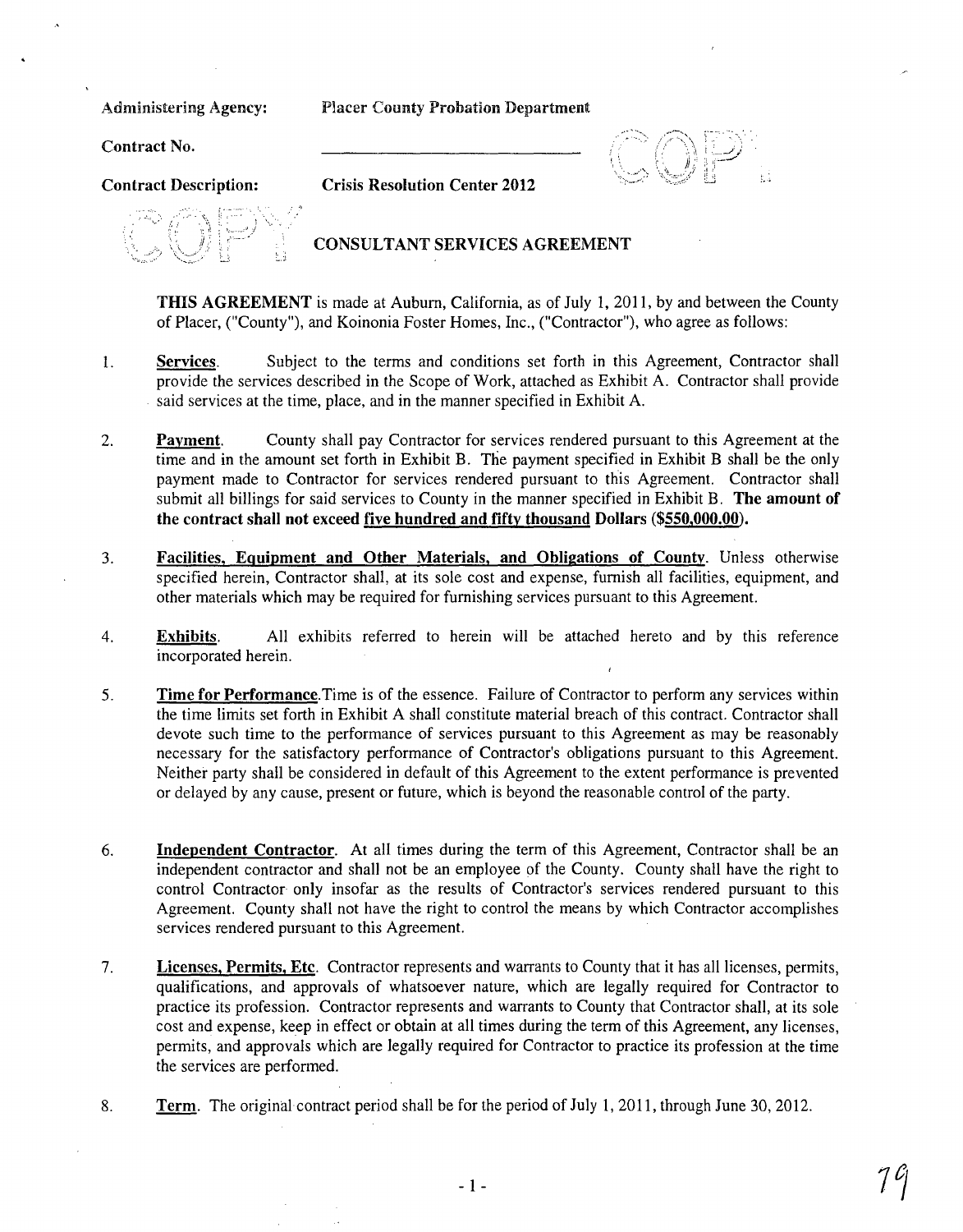9. Insurance. CONTRACTOR shall file with COUNTY concurrently herewith a Certificate of Insurance, in companies acceptable to COUNTY, with a Best's Rating of no less than A-:VII showing:

## A. Workers' Compensation and Employers' Liability Insurance

Worker's Compensation Insurance shall be provided as required by any applicable law or regulation. Employer's liability insurance shall be provided in amounts not less than one million dollars (\$1,000.000) each accident for bodily injury by accident, one million dollars (\$1,000,000) policy limit for bodily injury by disease, and one million dollars (\$1,000.000) each employee for bodily injury by disease.

If there is an exposure of injury to CONTRACTOR'S employees under the U.S. Longshoremen's and Harbor Worker's Compensation Act, the Jones Act, or under laws, regulations, or statutes applicable to maritime employees, coverage shall be included for such injuries or claims.

Each Worker's Compensation policy sha1l be endorsed with the fo1lowing specific language:

Cancellation Notice - "This policy shall not be changed without first giving thirty (30) days prior written notice and ten (10) days prior written notice of cancellation for non-payment of premium to the County of Placer".

CONTRACTOR shal! require all SUBCONTRACTORS to maintain adequate Workers' Compensation insurance. Certificates of Workers' Compensation shall be filed forthwith with the County upon demand.

B. General Liability Insurance

A. Comprehensive General Liability or Commercial General Liability insurance covering all operations by or'on behalf of CONTRACTOR, providing insurance for bodily injury liability and property damage liability for the limits of liability indicated below and including coverage for:

(1) . Contractual liability insuring the obligations assumed by CONTRACTOR in this Agreement.

B. One of the following forms is required:

- (1) Comprehensive General Liability;
- (2) Commercial General Liability (Occurrence); or
- (3) Commercial General Liability (Claims Made).

C. If CONTRACTOR carries a Comprehensive General Liability policy, the limits of liability shall not be less than a Combined Single Limit for bodily injury, property damage, and Personal Injury Liability of:

> $\rightarrow$ One million dollars (\$1,000,000) each occurrence →Two million dollars (\$2,000,000) aggregate

**WERE TRULES** 

D. If CONTRACTOR carries a Commercial General Liability (Occurrence) policy:

. Pp.

ेहत्त्वम

 $\mathbb{E}[\mathcal{A}\,\Omega_{\mathcal{A}}] \leq \mathbb{E}[\mathcal{A}^{\mathcal{A}}_{\mathcal{A}}] \leq \mathbb{E}[\mathcal{A}^{\mathcal{A}}_{\mathcal{A}}] \leq \mathbb{E}[\mathcal{A}^{\mathcal{A}}_{\mathcal{A}}]$ 

Ò) Ň,

 $\rightarrow$   $_{2}$ 

(1) The limits of liability shall not be less than:

 $\rightarrow$ One million dollars (\$1,000,000) each occurrence (combined single limit for bodily injury and property damage)

> $\rightarrow$ One million dollars (\$1,000,000) for Products-Completed Operations  $\rightarrow$ Two million dollars (\$2,000,000) General Aggregate

... :.' -,-. :(:'

is A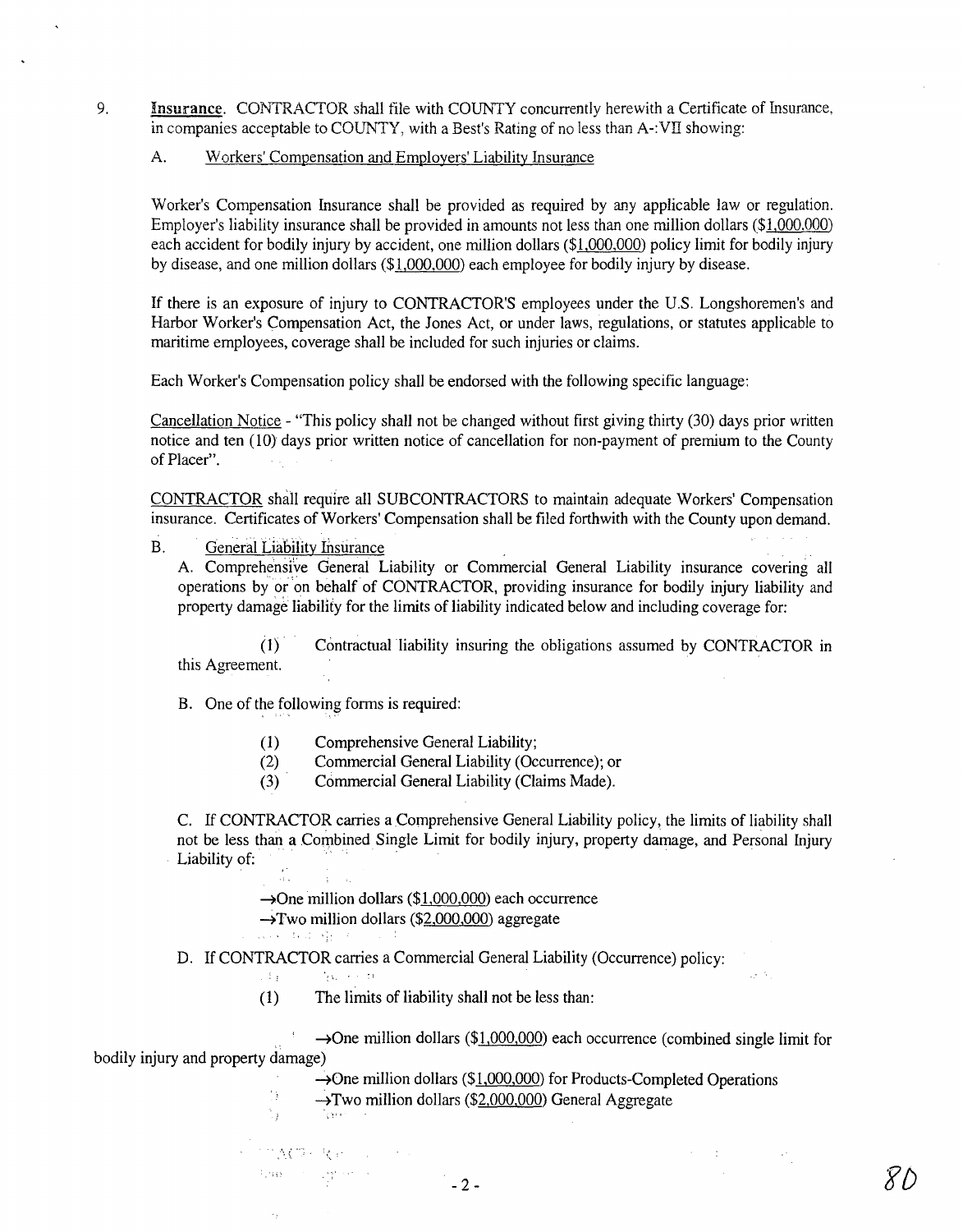(2) If the policy does not have an endorsement providing that the General Aggregate Limit applies separately, or if defense costs are included in the aggregate limits, then the required aggregate limits shall be two million dollars (\$2,000,000).

E. Special Claims Made Policy Form Provisions:

CONTRACTOR shall not provide a Commercial General Liability (Claims Made) policy without the express prior written consent of COUNTY, which consent, if given, shall be subject to the following conditions:

(1) The limits of liability shall not be less than:

 $\rightarrow$ One million dollars (\$1,000,000) each occurrence (combined single limit for bodily injury and property damage)

 $\rightarrow$ One million dollars (\$1,000,000) aggregate for Products Completed **Operations** 

 $\rightarrow$ Two million dollars (\$2,000,000) General Aggregate

(2)  $\blacksquare$  The insurance coverage provided by CONTRACTOR shall contain language providing coverage up to six (6) months following the completion of the contract in order to provide insurance coverage for the hold harmless provisions herein if the policy is a claims-made policy.

C. Endorsements:

 $\sim$  1.4%

 $\mathcal{F}_{\mathbf{q},\mathbf{r}}$ 

 $\langle l_{\rm{tot}} \rangle$ 

Each Comprehensive or Commercial General Liability policy shall be endorsed with the following specific language:

A. "The County of Placer, its officers, agents, employees, and volunteers are to be covered as insured for all liability arising out of the operations by or on behalf of the named insured in the performance of this Agreement."

B. "The insurance provided by the Contractor, including any excess liability or umbrella form coverage, is primary coverage to the County of Placer with respect to any insurance or selfinsurance programs, maintained by the County of Placer and no insurance held or owned by the County of Placer shall be called upon to contribute to a loss."

C. "This policy shall not be changed without first giving thirty (30) days prior written notice and ten (10) days prior written notice of cancellation for non-payment of premium to the County of Placer."

D. Automobile Liability Insurance Automobile Liability insurance covering bodily injury and property damage in an amount no less than one million dollars  $(\$1,000,000)$  combined single limit for each occurrence.

Covered vehicles 'shall include owned, non-owned, and hired automobiles/trucks.

E. Professional Liability Insurance (Errors and Omissions)

Professional Liability'Insurance for Errors and Omissions coverage in the amount of not less than one million dollars  $($1,000,000)$ .

If Contractor sub-contracts in support of Contractors work provided for in the agreement, Professional Liability Insurance for Errors shall be provided by the sub contractor in an amount not less than one million dollars (\$1 ,000,000) in aggregate.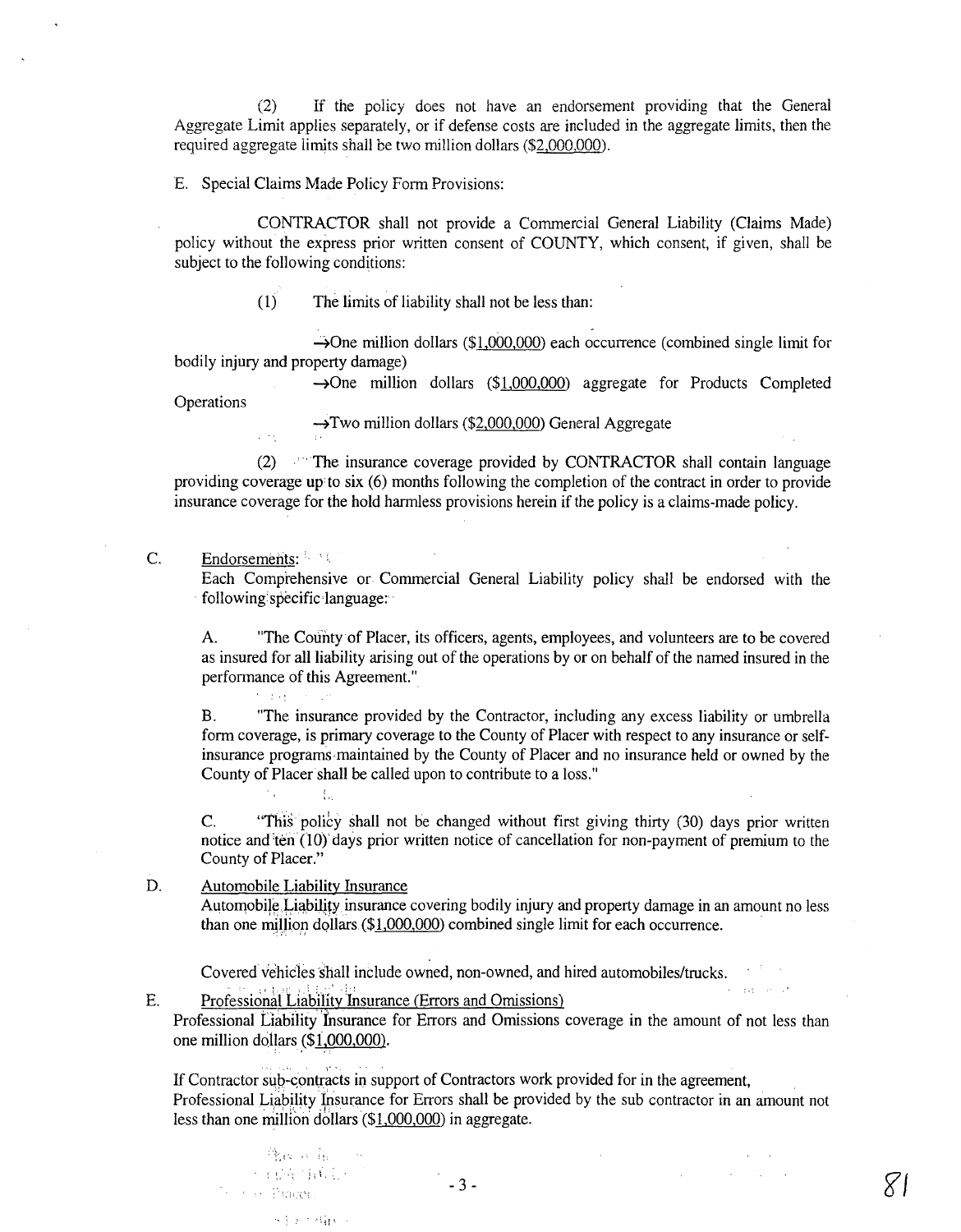The insurance coverage provided by the contractor shall contain language providing coverage up to six (6) months following completion of the contract in order to provide insurance coverage for the hold harmless provisions herein if the policy is a claims-made policy.

## 10. HOLD HARMLESS AND INDEMNIFICATION AGREEMENT

 $\sim$   $\mu$  v,  $\sim$   $\sim$ 

a jugoslo.<br>Politika

 $\label{eq:4} \mathcal{L}=\frac{1}{2}\left[\left(\mathcal{L}\mathcal{L}\mathcal{L}\right)-\mathcal{L}\mathcal{L}\mathcal{L}\right] \mathcal{L}$ 

Haap <sup>A</sup>cto silay.

The CONTRACTOR hereby agrees to protect, defend, indemnify, and hold PLACER COUNTY free and harmless from any and all losses, claims, liens, demands, and causes of action of every kind and character including, but not limited to, the amounts of judgments, penalties, interest, court costs, legal fees, and all other expenses incurred by PLACER COUNTY arising in favor of any party, including claims, liens, debts, personal injuries, death, or damages to property (including employees or property of the COUNTY) and without limitation by enumeration, all other claims or demands of every character occurring or in any way incident to, in connection with or arising directly or indirectly out of, the contract or agreement. CONTRACTOR agrees to investigate, handle, respond to, provide defense for, and defend any such claims, demand, or suit at the sole expense of the CONTRACTOR. CONTRACTOR also agrees to bear all other costs and expenses related thereto, even if the claim or claims alleged are groundless, false, or fraudulent. This provision is not intended to create any cause of action in favor of any third party against CONTRACTOR or the COUNTY or to enlarge in any way the CONTRACTOR'S liability but is intended solely to provide for indemnification of PLACER COUNTY from liability for damages or injuries to third persons or property arising from CONTRACTOR'S performance pursuant to this contract or agreement.

As used above, the term PLACER COUNTY means Placer County or its officers, agents, employees, **and volunteers.**  $\rightarrow$ <sup>12</sup> height and

- 11. HIPAA Compliance;: CONTRACTOR agrees, to the extent required by the Health Insurance Portability and Accountability Act of 1996 (HIPAA), including but not limited to Title 42, United States Code, Section 1320d et seq. and its implementing regulations (including but not limited to Title 45, Code of Federal Regulations (CFR), Parts 142, 160, 162, and 164) to comply with applicable requirements of law and subsequent amendments relating to protected health information, as well as any task or activity CONTRACTOR performs on behalf of COUNTY, to the extent COUNTY would be required to comply with such requirements.
- 12. Contractor Not Agent. Except as County may specify in writing Contractor shall have no authority, express or implied, to act on behalf of County in any capacity whatsoever as an agent. Contractor shall have no authority, express or implied pursuant to this Agreement to Bind County to any obligation whatsoever.  $\mathbb{R}^2$
- 13. Assignment Prohibited. Contractor may assign its rights and obligations under this Agreement only upon the prior written approval of County, said approval to be in the sole discretion of County:
- 14. Personnel. Contractor shall assign only competent personnel to perform services pursuant to this Agreement. In the event that County, in its sole discretion, at any time during the term of this Agreement, desires the removal of any person or persons assigned by Contractor to perform services pursuant to this Agreement, Contractor shall remove any such person immediately upon receiving ţ, notice from County of the desire of County for removal of such person or persons.
- . -'. ~. '. 15. Standard of Performance. Contractor shall perform all services required pursuant to this Agreement in the manner and according to the standards observed by a competent practitioner of the profession in which Contractor is engaged in the geographical area in which Contractor practices its 小海 第一

82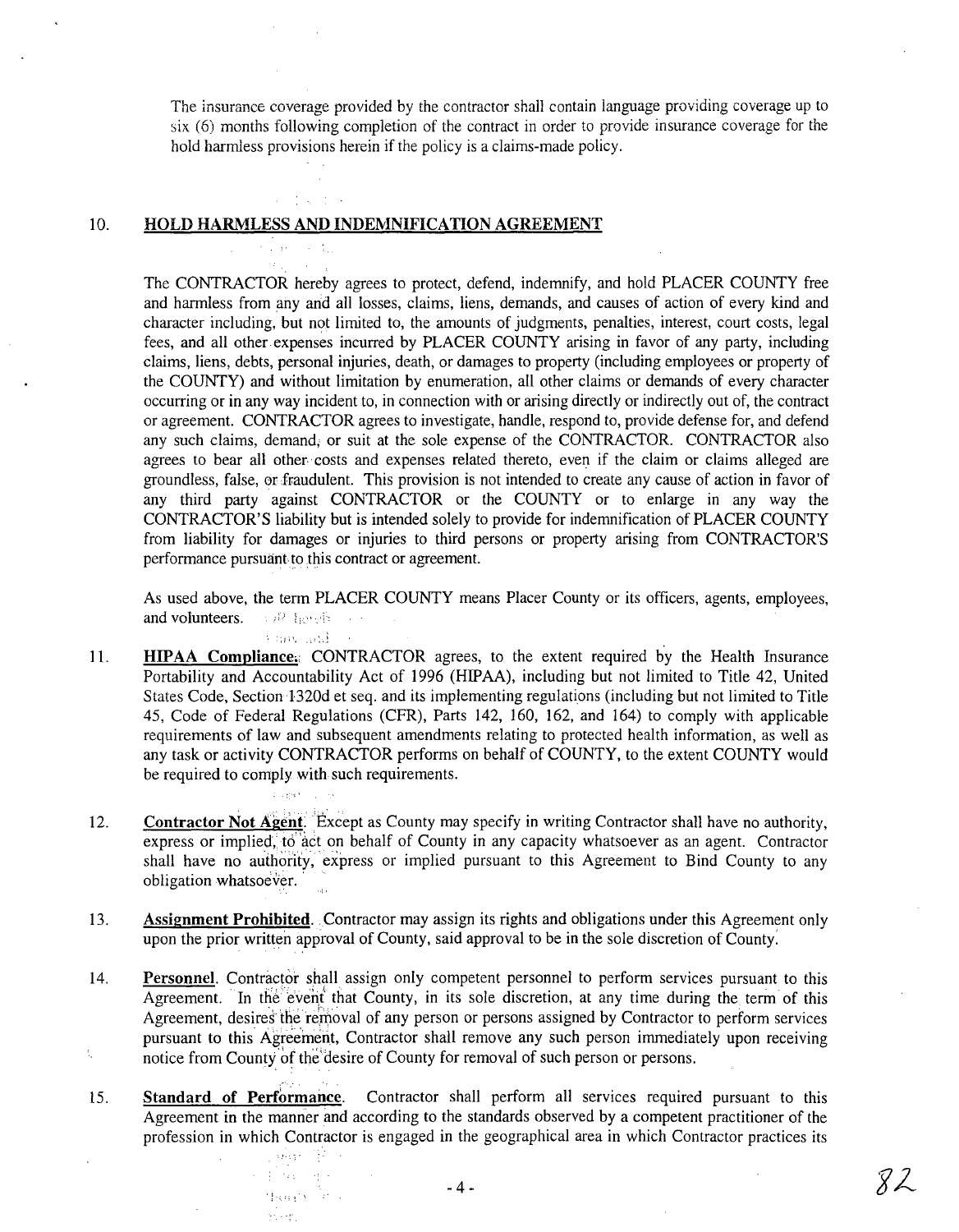profession. All products of whatsoever nature which Contractor delivers to County pursuant to this Agreement shall be prepared in a substantial first class and workmanlike manner and conform to the standards or quality normally observed by a person practicing in Contractor's profession.

## 16. Termination.

the same sur-

A. County shall have the right to terminate this Agreement at any time by giving not less than thirty (30) days notice in writing of such termination to Contractor. In the event County shall give notice of termination, Contractor shall immediately cease rendering service upon receipt of such written notice, pursuant to this Agreement. In the event County shall terminate this Agreement:

1) Contractor shall deliver copies of all writings prepared by it pursuant to this Agreement. The term "writings" shall be construed to mean and include: handwriting, typewriting, printing, Photostatting, photographing, and every other means of recording upon any tangible thing any form of communication or representation, including letters, words, pictures, sounds, or symbols, or combinations thereof.

2) County shall have full ownership and control of all such writings delivered by Contractor pursuant to this Agreement.

3) County shall pay Contractor the reasonable value of services rendered by Contractor to the date of termination pursuant to this Agreement not to exceed the amount documented by Contractor and approved by County as work accomplished to date; provided, however, that in no event shall any payment hereunder exceed the amount of, the agreement specified in Exhibit B, and further provided, however, County shall not in any manner be liable for lost profits which might have been made by Contractor had Contractor completed the services required by this Agreement. In this regard, Contractor shall furnish to County such financial information as in the judgment of the County is necessary to determine the reasonable value of the services rendered by Contractor. The foregoing is cumulative and does not affect any right or remedy, which County may have in law or equity.

- B. Contractor may terminate its services under this Agreement upon thirty- (30) working days' advance written notice to the County.
- 17. Non-Discrimination: Contractor shall not discriminate in its employment practices because of race, religious creed, color, national origin, ancestry, physical handicap, medical condition, marital status, or sex in contravention of the California Fair Employment and Housing Act, Government Code section 12900 et seq. a state of

nean kilo

and only

- 18. Records. Contractor shall maintain, at all times, complete detailed records with regard to work performed under this agreement in a form acceptable to County, and County shall have the right to inspect such records at any reasonable time. Notwithstanding any other terms of this agreement, no payments shall be made to Contractor until County is satisfied that work of such value has been rendered pursuant to:this agreement. However, County shall not unreasonably withhold payment and, if a dispute exists, the withheld payment shall be proportional only to the item in dispute. ader to by
- 19. Ownership of Information. All professional and technical information developed under this Agreement and all work sheets, reports, and related data shall become the property of County, and Contractor agrees to deliver reproducible copies of such documents to County on completion of the services hereunder. The County agrees to indemnify and hold Contractor harmless from any claim arising out of reuse of the information for other than this project.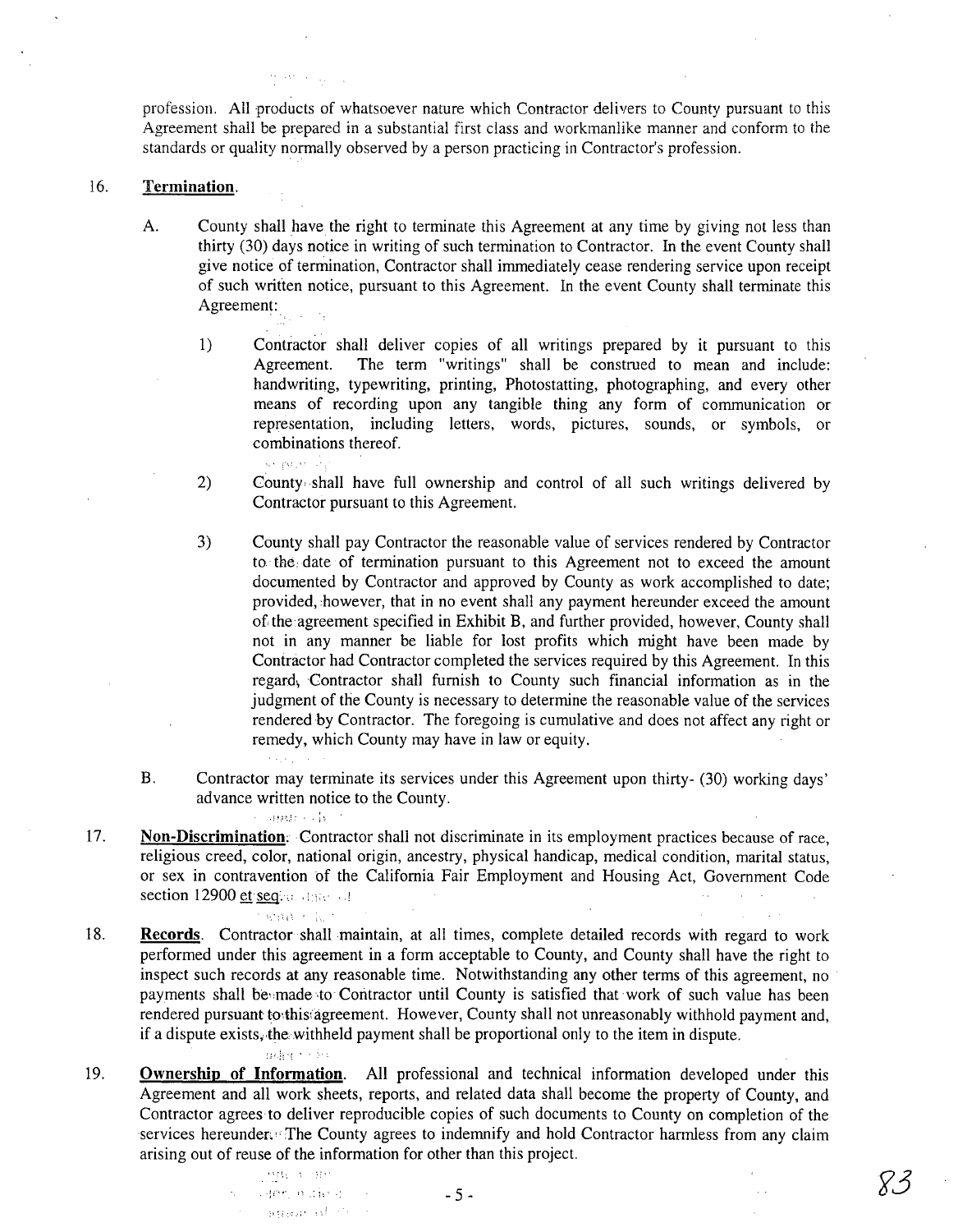- 20. Waiver. One or more waivers by one party of any major or minor breach or default of any provision, term, condition, or covenant of this Agreement shall not operate as a waiver of any subsequent breach or default by the other party. .
- 21. Conflict of Interest. Contractor certifies that no official or employee of the County, nor any business entity in which an official of the County has an interest, has been employed or retained to solicit or aid in the procuring of this agreement. In addition, Contractor agrees that no such person will be employed in the performance of this agreement without immediately notifying the County.
- 22. Entirety of Agreement. This Agreement contains the entire agreement of County and Contractor with respect to the subject matter hereof, and no other agreement, statement, or promise made by any party, or to any employee, officer or agent of any party, which is not contained in this Agreement, shall be binding or valid.
- 23. Contingency of Funds. CONTRACTOR agrees that all funds for this Agreement are contingent upon COUNTY receiving sufficient Juvenile Justice Crime Prevention Act funds from the State of California for the period covered by this Agreement. CONTRACTOR agrees and understands that in no event will any of the COUNTY'S obligations under this Agreement be funded with any other funds of the County of.Placer;

 $\sim$  and  $\sim$  'nearly

ist s

- 24. Alteration. No waiver, alteration, modification, or termination of this Agreement shall be valid unless made in writing and signed by all parties, except as expressly provided in Section 15,<br>Termination **Termination.** " " which my ...".
	-
- 25. Governing Law. This Agreement is executed and intended to be performed in the State of California, and the laws of that State shall govern its interpretation and effect. Any legal proceedings on this agreement':shall be brought under the jurisdiction of the Superior Court of the County of Placer, State of California, and Contractor hereby expressly waives those provisions in California Code of Civil Procedure§394 that may have allowed it to transfer venue to another jurisdiction.
	- an sulad
- 26. Notification. Any notice or demand desired or required to be given hereunder shall be in writing and deemed given when personally delivered or deposited in the mail, postage prepaid, and addressed to the parties as follows:

Antibition الهادا فلأستحيث  $\mathcal{A}^{\text{max}}$  and  $\mathcal{A}^{\text{max}}$ 

COUNTY OF PLACER:

and writing and Placer County Probation Dept Attn: Chief Probation Officer 2929 Richardson Drive, Suite B Auburn, CA 95603

Services of all Phone: 530-889-7900 Fax: 530-889-7950 a mayokit

> $\epsilon = 1.42$ Text engine in

### CONSULTANT:

Crisis Resolution Center Attn: Bill Ryland P.O. Box 1403 Loomis, CA 95650

Phone: 916-652-0171 Fax: 916-652-3979

Any notice so delivered personally shall be deemed to be received on the date of delivery, and any notice mailed shall be deemed to be received five (5) days after the date on which it was mailed.

- 6 -

aphyllophy in  $\mathbf{r} \in \mathcal{X} \mathcal{X}$  , and

 $\sim$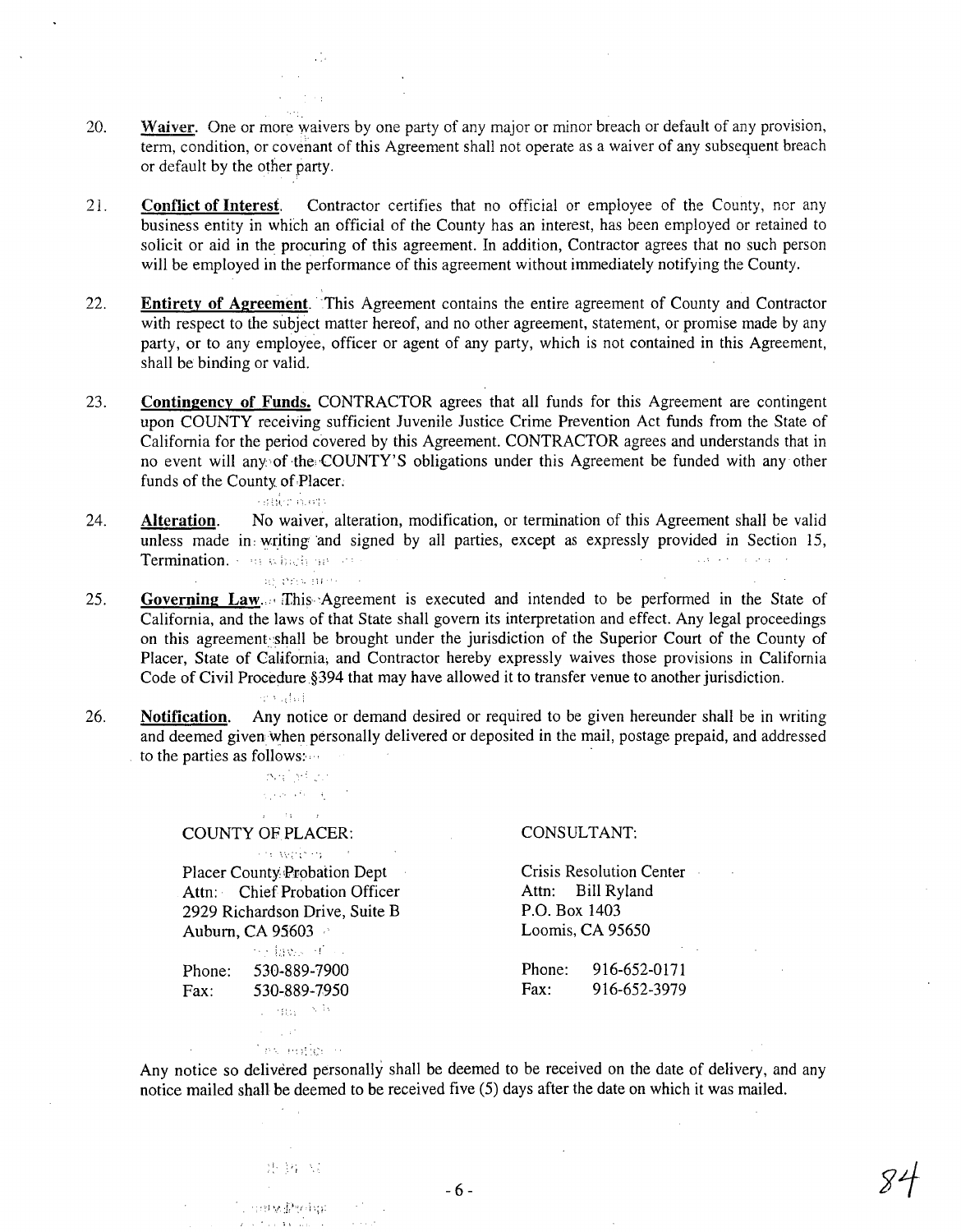$\sigma_{\rm eff} \sim 100$ 

Executed as of the day first above stated:

 $\sim 100$ 

| <b>Share</b>        |  |
|---------------------|--|
| By:                 |  |
| Printed Name/Title: |  |

Approved As to Form - County Counsel:

| By:                               |                                                                                              |   |
|-----------------------------------|----------------------------------------------------------------------------------------------|---|
|                                   | (大) 家の (人)<br><b>Contract Contract</b>                                                       |   |
| 24 万元<br>CONTRACTOR - ___________ |                                                                                              | * |
| By:                               |                                                                                              |   |
| Name:                             | $\mathcal{F}(\mathcal{C})$ , $\mathcal{C}(\mathcal{C})$<br>and the state of the state of the |   |
|                                   | Title: President/Vice President                                                              |   |
|                                   |                                                                                              |   |
| By:                               |                                                                                              |   |
| Name:                             |                                                                                              |   |

Title: Secretary

 $\mathcal{F}^{\lambda}_{\lambda}$ 

 $\alpha=1$ 

 $\sim 100$ 

 $\omega_{\rm c} = 8.8$  for  $\omega_{\rm c}$ 

 $\sim 10^7$  km s  $^{-1}$ 

\*If *a corporation, agreement must be signed by two corporate officers; one must be the secretary of the corporation, and the other may be either the President or Vice President, unless an authenticated corporate resolution is attached delegating authority to a single officer to bind the corporation.* 

# **Exhibits**

A. Scope of Work

B. Payment for Services Rendered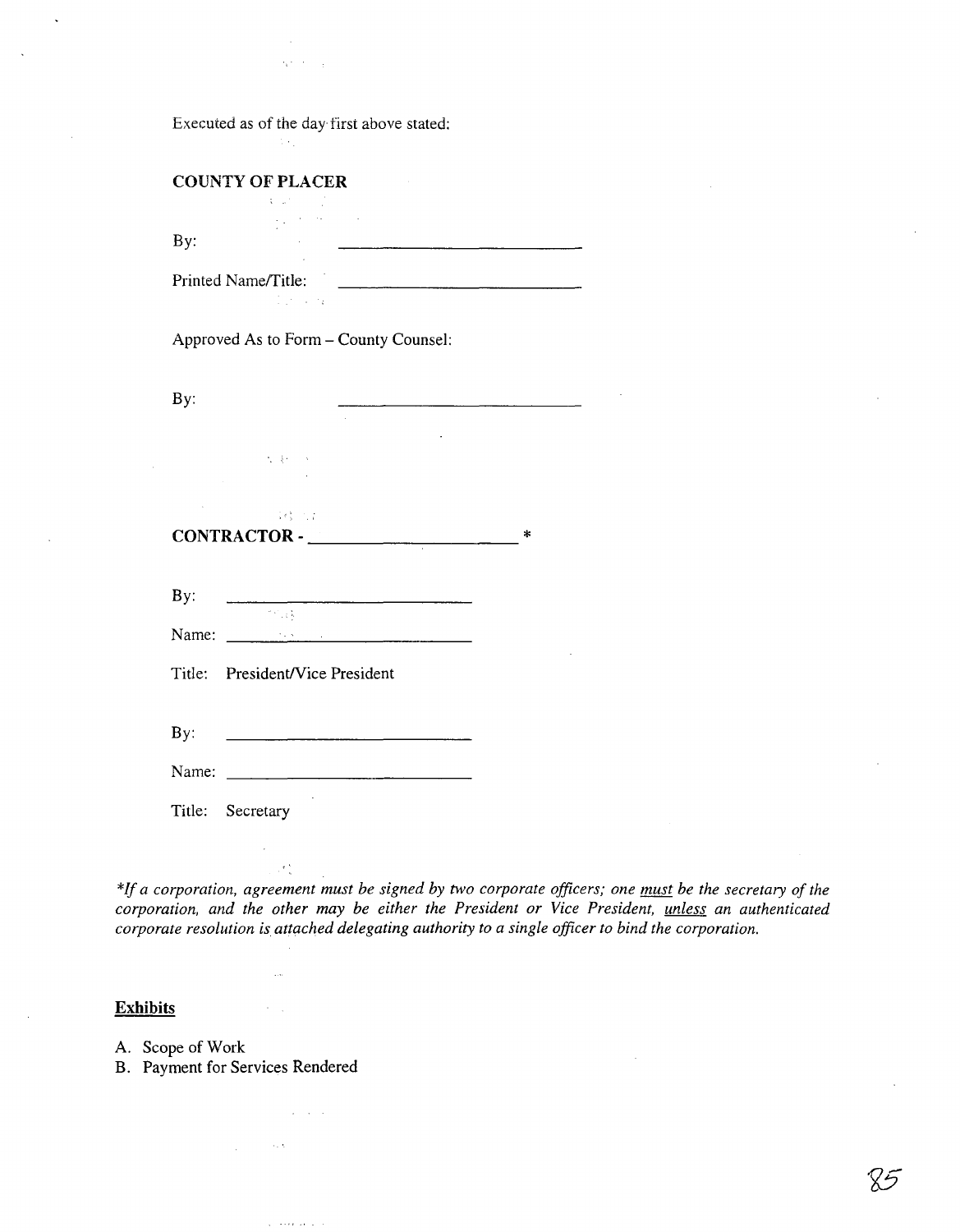## EXHIBIT A

## SCOPE OF SERVICES

- 2.1 The contractor shall provide a Crisis Resolution Center (CRC) which shall include a temporary shelter, respite care and ancillary services for pre-delinquent youth and their families through a collaborative, integrated and multi-disciplinary approach in Placer County.
	- 2.1.1 The contractor shall provide an emergency shelter that is applicably licensed with the California Department of Social Services. The contractor may own and/or operate the emergency shelter, or subcontract with a group-home operator for the emergency shelter.
	- 2.1.2 While the services of contractor's facility shall be available to juveniles on a County-wide basis, the actual facility shall be located in south Placer County This is in recognition of the demographics of the County where 66% of the County population and 62% of youth on probation reside in the south County . area. The contractor's facility shall be at a site that is easily accessed by the more dense population centers of Rocklin, Roseville, Loomis and Granite Bay.
	- and of a series

 $\sim$   $\sim$ 

- 2.1.3· . The contractor's Crisis Resolution Center shall be a minimum 4-bed, residential group home with adequate facilities for the provision of the required ancillary services.
	- 2.1.3.1 The contractor's emergency shelter must be staffed with two (2) or more persons, with one male and one female, at all times, and shall be able to provide intake on a 24 hour basis.

2.1.4 The contractor's Crisis Resolution Center group home must provide three meals per day for youth in residence at the group home;  $\sim 8.8$  .

- 2.1.5 Youth in residence at the group home may be required to do household chores.
- 2.1.6 The County of Placer will guarantee payment for 4 beds on a 365 day per year basis. The County estimates that approximately 2 beds will be full at any given time, and has historical information that an average of 2.6 bed days has been required for  $\bar{\nu}_1$  ,  $\bar{\nu}_2$ nin-away juveniles in Placer County. However, the contractor shall not refuse  $1 - 2\sqrt{2}$ care for any juvenile in need of emergency shelter and/or or respite care. The intent of the Crisis Resolution Center is not long term care, but rather to assist in immediate resolution of the crisis situation and return the juvenile to regular housing and educational circumstances with follow-up as needed.  $\mathbb{R}^{n+1}$
- 2.2 The contractor's Crisis Resolution Center shall target minors and their families experiencing relationship problems and shall place a strong emphasis on outreach services as they relate to aftercare efforts as youth return to their homes and reunify with their families subsequent to incapacitation.

大手で Page 1 of Exhibit A to Consultant Services Agreement

lending to b

86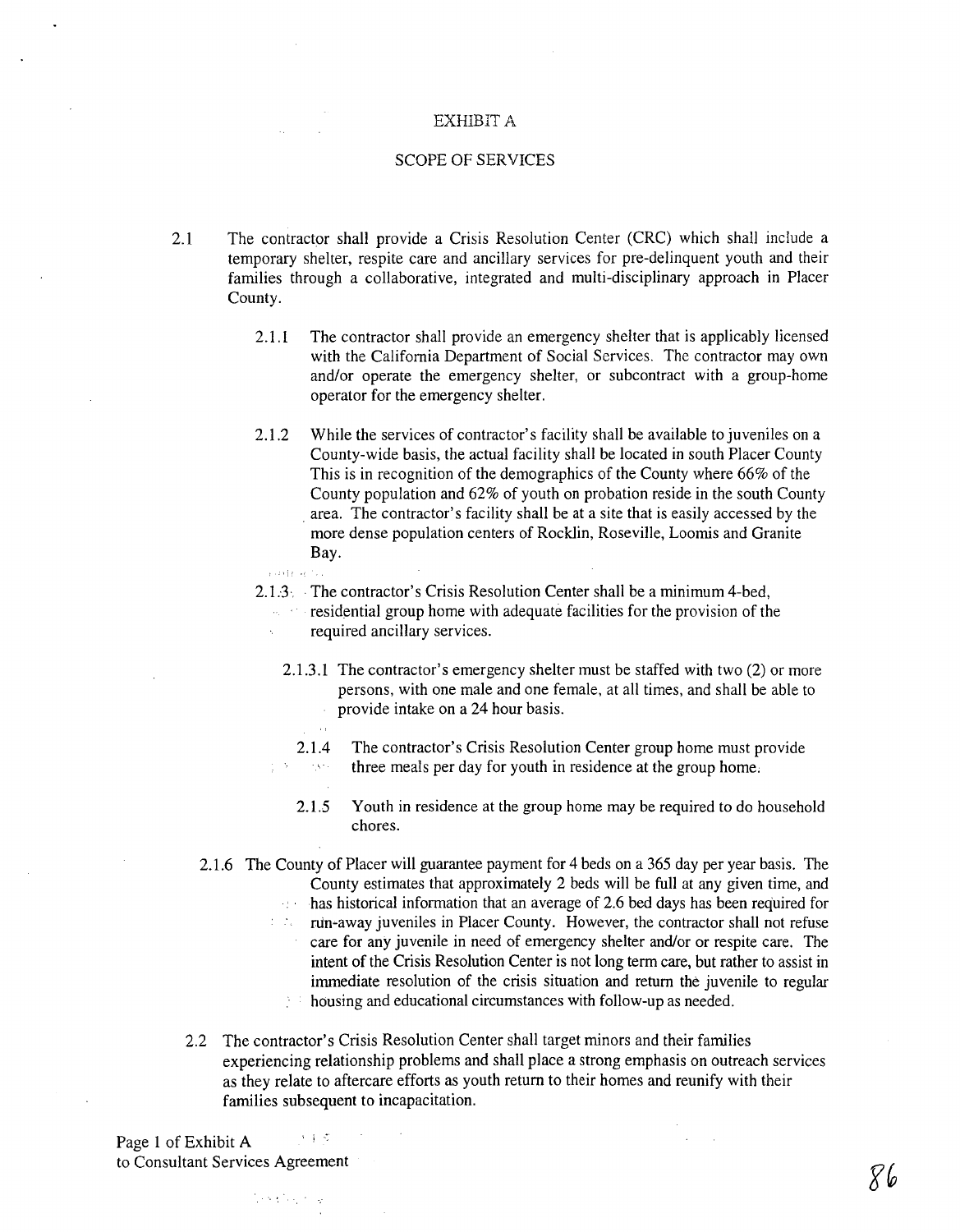2.2.1 The contractor's Crisis Resolution Center program shall work closely with law enforcement agencies within Placer County in a collaborative effort to identify and refer appropriate program participants. Said law enforcement agencies shall include Placer County Probation Department, Placer County Sheriff, Placer County District Attorney's Office, California Highway Patrol, California Department of Forestry and/or any municipal police department within the County.

2.2.2 For the purposes of this document, "outreach" shall be defined as ongoing contact, after the immediate crisis is resolved to the point needed to stabilize the situation for the juvenile to the normal home/school situation or to foster care as applicable, to assist in further development of skills on the part of the juvenile and family unit.

- 2.3 The contractor's Crisis Resolution Center shall be designed to provide services that shall address root causes of problems and prevent the escalation of behavior to decrease the likelihood of entrance into the juvenile justice system. mt, Ly
- 2.4 The contractor's Crisis Resolution Center shall provide services for Placer County youth between the ages of 12 through 17, who are not presently under the jurisdiction of the courts. The youth may be runaways, truant, or beyond control of their parent(s), and/or at risk of committing law violations which could result in incarceration and/or costly out of home placement.
- 2.5 The contractor's Crisis Resolution Center shall provide respite care for crisis intervention and a temporary, emergency shelter with a minimum of a 4-bed, co-educational facility. The temporary shelter shall be provided for the shortest time necessary to provide services required to resolve the crisis, to allow the family to re-unify, and to facilitate the necessary outreach services being implemented.
- 2.6 Youth and/or families may be referred to the Crisis Resolution Center by self-referral, by law enforcement, probation officials, school(s), and/or any public or private community agency.
	- 2.6.1 The County of Placer may make public announcements through the CEO/Public Information Office concerning the contractor's Crisis Resolution Center. The  $\therefore$  contractor shall utilize networks and/or other resources available for making the
		- :Crisis Resolution Center known to the public.
	- 2.6.2 . The County of Placer anticipates that in true emergency situations that 911 and/or ACCESS will be the first resource those citizens in need will call, and that the  $\sim$  contractor's Crisis Resolution Center will be a secondary resource to them.  $\lambda$  ,  $\lambda$  ,  $\lambda$  ,  $\lambda$  ,  $\lambda$  ,  $\lambda$
- 2.7 The contractor's Crisis Resolution Center shall provide ancillary services that may include, but not necessarily be limited to, the following:
	- Hang High

September 2014  $\frac{1}{2}$  ,  $\frac{1}{2}$  ,  $\frac{1}{2}$  ,  $\frac{1}{2}$ 

**Contain** 

 $\mathcal{L}$  $\alpha = \alpha$  .

 $\langle \hat{C}_1, \hat{C}_2, \dots, \hat{C}_n \rangle$ 

**College** 

- Outreach Services
- Family Reunification Services
- Family Counseling
- Individual Counseling

 $\mathcal{F} \sim \mathcal{F} \mathcal{F}$ Page 2 of Exhibit A to Consultant Services Agreement in geomorph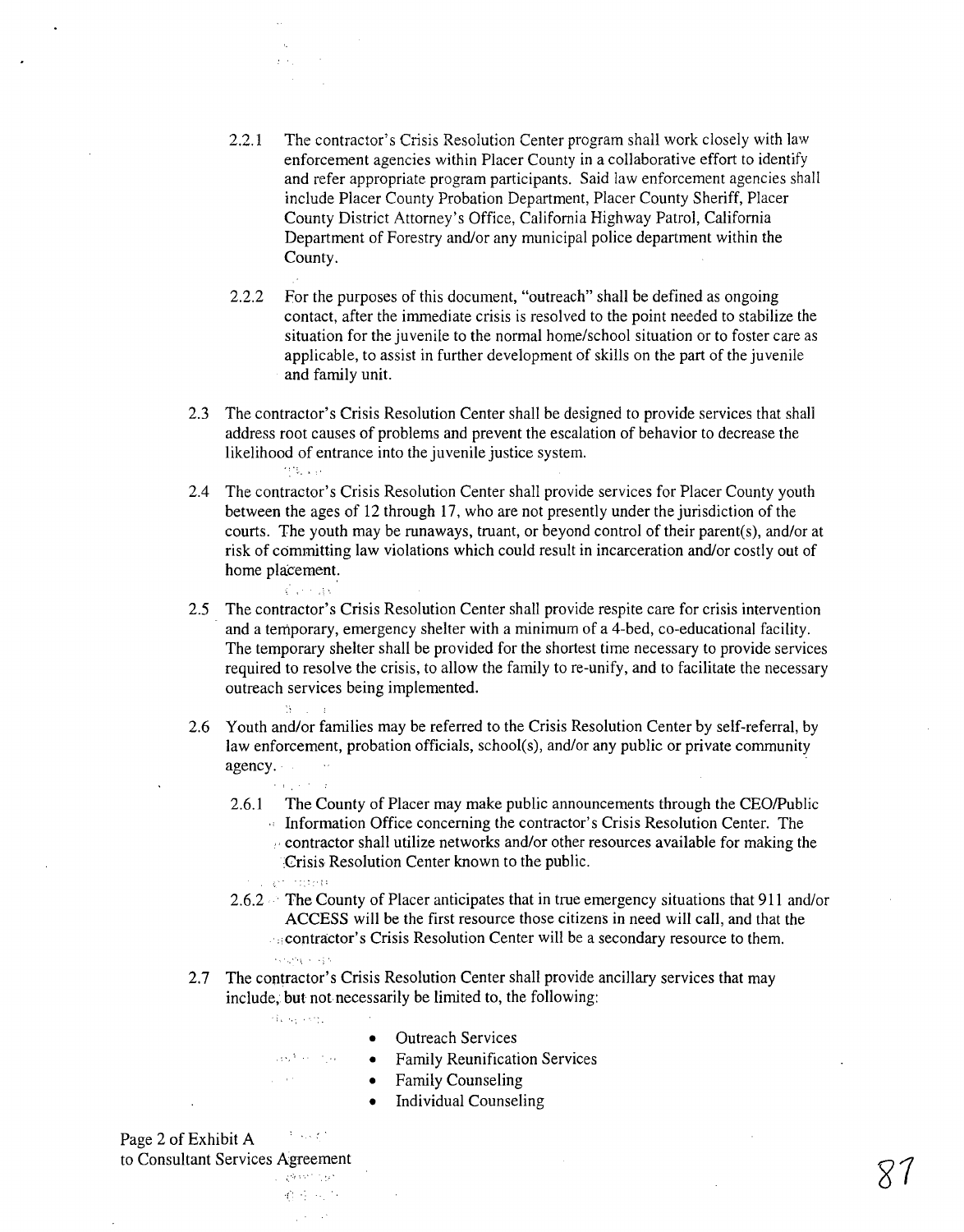- **Conflict Resolution**
- Substance Abuse Education/Counseling
- **Mentoring**

 $\sim$   $\sim$ 

- V ocational education/training
- **Education Services**
- Assessment
- Crisis Intervention and Resolution
- Anger Management
- **Stress Reduction**
- Competency Development
- 2.8 The contractor's Crisis Resolution Center program shall provide case management, as required by the State of California to maintain licensing, for each youth who enters the program to determine the specific needs of the youth and family in terms of services provided while physically in the shelter and for follow-up aftercare. The County of Placer, Probation Department will also provide case management to oversee the contractor's program.
	- 2.8.1 The contractor shall be required to maintain complete, auditable records as legally required by all applicable state and federal laws, regulations and requirements. The contractor shall provide quarterly reports indicating the number of individual juveniles served, in total nights spent in the shelter per individual, the average number of nights spent in the shelter, and the total of ancillary services provided.

Page 3 of Exhibit A to Consultant Services Agreement

. i,,':

aand be  $\Omega$  -  $\Omega$  and  $_{\rm H}$  :  $T^{\mu}$  .

成分の **No. 当初以** 

 $\epsilon_{\rm eff}$  .

 $\sim$   $\sim$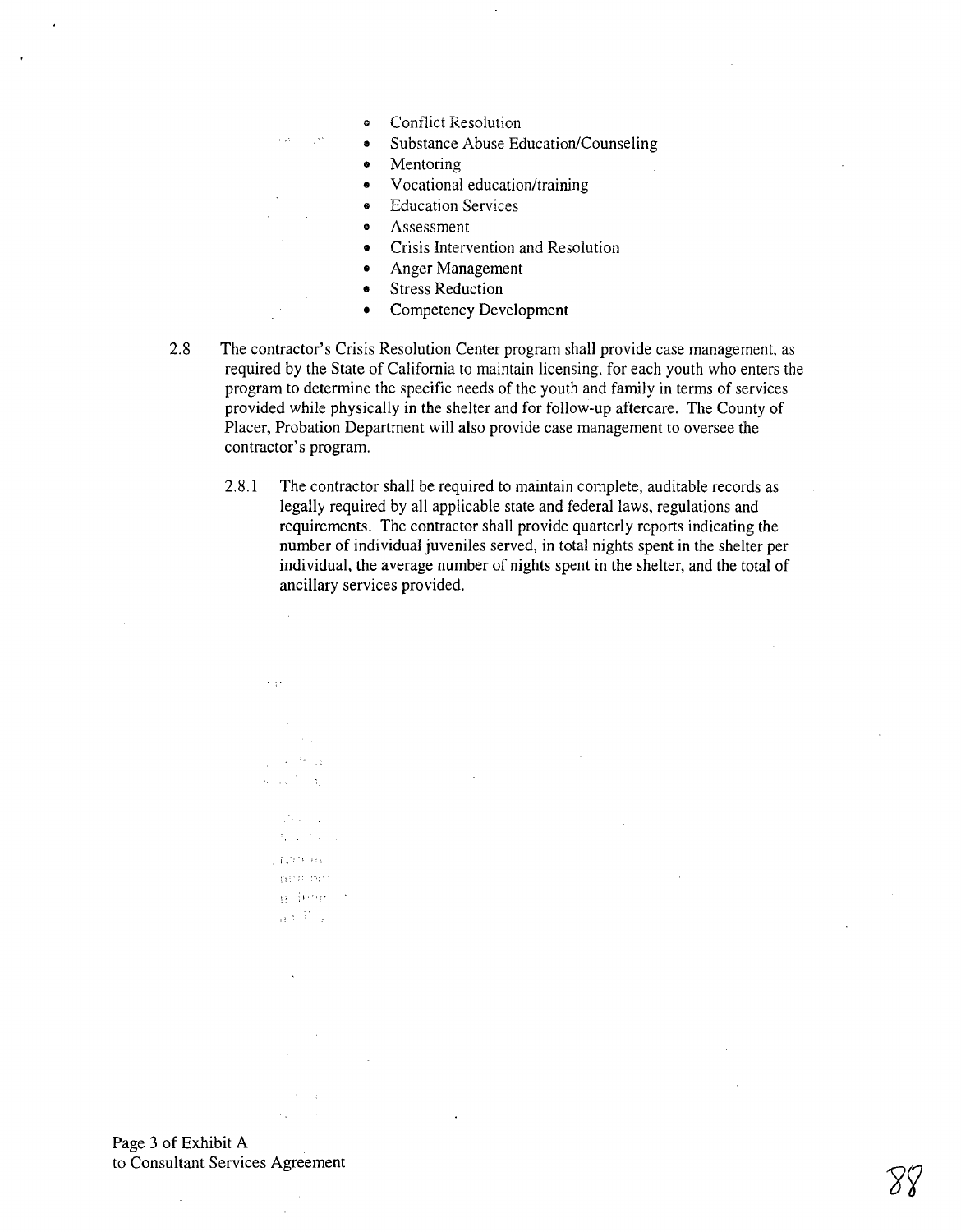## EXHIBIT B

## PAYMENT FOR SERVICES RENDERED

- 3.1 The contractor shall charge a firm, fixed price per month, for all youth actually placed and in residence at the Crisis Resolution Center. The price per month shall include all ancillary services. The proposed price shall be firm for the initial one-year contract period.
- 3.2 The contractor shall charge \$45,833.33 per month.
	- 3.2.1 Price shall include five residential placements per day, all related family services and all ancillary services.
	- 3.2.2 Price shall include forty-five additional residential placements per year (on average) and all related family services.
- 3.3 The contractor shall submit a monthly invoice, in arrears, for each month, plus any additional beds utilized, and for all ancillary services provided. The invoices shall be submitted to:

Placer County Probation Department 2929 Richardson Drive, Suite B Auburn, CA 95603

3.4 The Placer County Probation Department reserves the right to audit the contractor's records for billing accuracy.